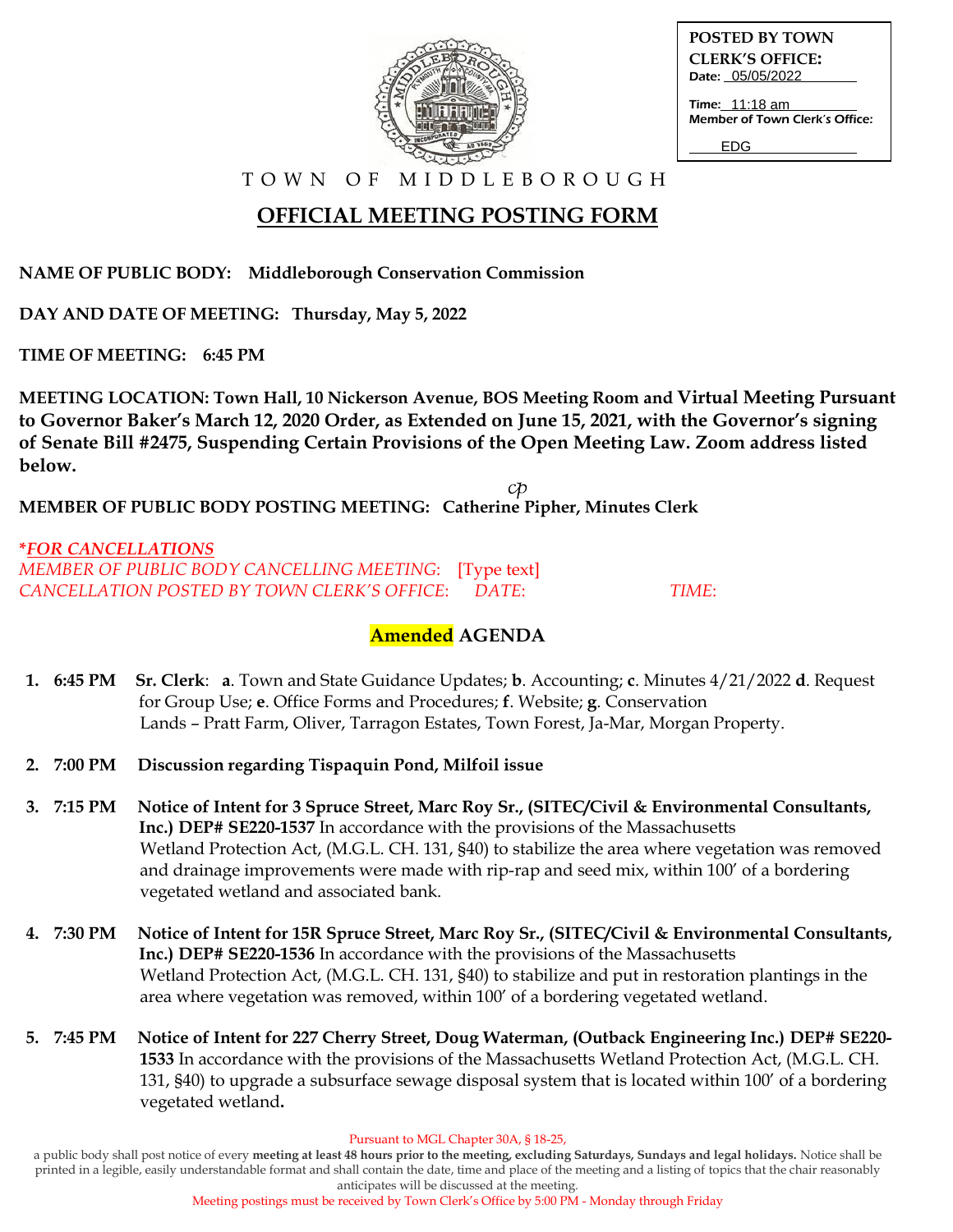

| <b>POSTED BY TOWN</b>                   |
|-----------------------------------------|
| <b>CLERK'S OFFICE:</b>                  |
| Date:                                   |
| Time:<br>Member of Town Clerk's Office: |

#### T O W N O F M I D D L E B O R O U G H

## **OFFICIAL MEETING POSTING FORM**

**Page 2 of 3**

- **6. Issue an Abbreviated Notice of Resource Area Delineation for 177 East Grove Street and 187 East Grove Street, HIP VI Enterprises, LLC (Goddard Consulting) DEP# SE220-1518** In accordance with the provisions of the Massachusetts Wetland Protection Act (M.G.L. CH. 131, §40), to review and vote on the wetland delineation. Hearing opened: December 2, 2021**.** Hearing closed: April 21, 2022
- **7. Continuation of Notice of Intent for Lot 5 Spruce Street, Don Kinsman, (Outback Eng.), DEP# SE220-1535** In accordance with the provisions of the Massachusetts Wetland Protection Act, (M.G.L. CH. 131, §40) to construct a single-family home with associated amenities within 100' of a bordering vegetated wetland. Hearing opened: April 7, 2022
- **8. Continuation of Notice of Intent for Wareham Street, Sachem Construction Inc., (Zenith Consulting Engineers, LLC), DEP# SE220-1538** In accordance with the provisions of the Massachusetts Wetland Protection Act, (M.G.L. CH. 131, §40), for the construction of 5 residential duplex buildings within 100' of a bordering vegetated wetland and 2 residential duplex buildings within the 200' outer riparian zone to a perennial stream with associated grading, drainage, parking area, utilities, and landscaping. Hearing opened: April 21, 2022
- **9. Continuation of Notice of Intent for Everett Street, Peter Varrasso, Jr. (Center Mount Land Development, LLC) DEP# SE220-1525** In accordance with the provisions of the Massachusetts Wetland Protection Act, (M.G.L. CH. 131, §40) for a proposed 26,400 s.f. industrial building with associated parking and loading areas, sidewalk, grading, stormwater management and utilities within 100' of a bordering vegetated wetland. Hearing opened: January 20, 2022
- **10. Continuation of Notice of Intent for 0 Cedar Street, Ashley Herman, (Webby Engineering), DEP#SE220-1529** In accordance with the provisions of the Massachusetts Wetland Protection Act (M.G.L. CH. 131, §40), to construct a single-family dwelling with associated utilizes, driveway, septic system, well, and site grading within 100' of a bordering vegetated wetland. Hearing opened: March 3, 2022.
- **11. Agent**: **a**. Ch.61A Thompson and Precinct Street; **b**. 415 Plymouth St. (Picone); **c.** Soule Homestead; **d.** 85 Plymouth Street (Town Land); **e.** 0 & 535 Wareham Street (restoration); **f.** Cedar Street (Wise property); **g.** 272 Everett Street (trees); **h.** 722 Plymouth Street; **i.** Lot 7A Christina Way; **j.** Precinct Street
- **12**. **Conservation Commissioner Reports** CPC; CEHIC; OSRP; 230 Bedford Street
- **13. Mail/Correspondence**

a public body shall post notice of every **meeting at least 48 hours prior to the meeting, excluding Saturdays, Sundays and legal holidays.** Notice shall be printed in a legible, easily understandable format and shall contain the date, time and place of the meeting and a listing of topics that the chair reasonably anticipates will be discussed at the meeting.